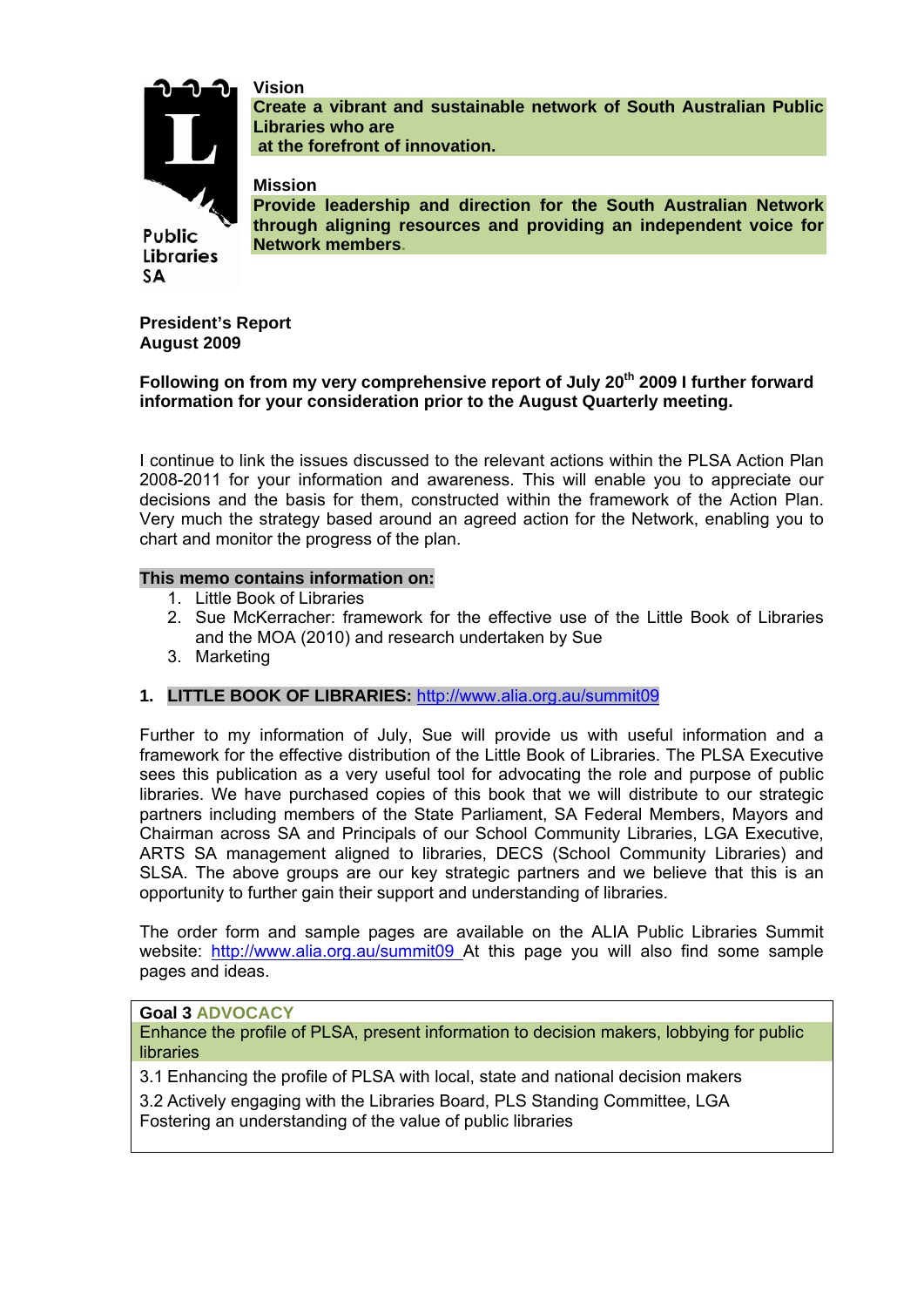**Goal 4 COMMUNICATION**

Information dissemination, promotion with SA & nationally, promotion of services, internal communication

4.1 Strengthening internal and external dialogue

4.2 Promoting achievements to the SA and National Library network, funders and colleagues

4.3 Promoting the services of Public Libraries to a range of stakeholders (including community

## **2. SUE McKERRACHER**

Previously I made mention of Sue McKerracher who will be undertaking a consultancy for PLSA, derived from her work in the UK around the Little Book Of Libraries and the very successful advocacy and lobbying campaign that she developed, empowering library managers and key supporters in the effective negotiating and advocacy for libraries and their funding and sustainability. We scoped her presentation around

- o An overview of her role in the advocacy and lobbying campaign that was developed in the UK around the Little Book Of Libraries
- o The advocacy and marketing opportunities for you and your library through the Little Book of Libraries
- o Development of Framework letters for the promotion/circulation of the little Book of Libraries to local stakeholders and supporters.
- o An opportunity to workshop the suggestions at the quarterly.
- o The development of a very positive campaign for SA Libraries

Sue and I continue to communicate and I expect that I will have further information from her tomorrow. I include some notes from Sue:

## o BACKGROUND OF THE PROJECT

In the wake of the global financial crisis, public library funding across Australia is under threat.

Public libraries in South Australia (SA) have traditionally enjoyed the highest level of funding per capita, outside ACT. Some 25% of funding comes from the State Government (\$85 million over five years) and 75% from local government.

The results of this investment can be seen in the usage figures – the growth in the number of items borrowed (an increase of 7.9% between 2001 and 2006) and the fact that SA has the highest level of borrowing per capita (11.67 items per annum compared with the Australian average of 8.68) – and in the high levels of customer satisfaction (Customer Satisfaction Research Program 2007).

SA public libraries have built a reputation for innovation and service that is envied by other states and territories.

- It was the first to introduce the internet to public libraries and now has the second highest number of public access internet terminals per 10,000 persons (4.09, compared with the national average of 3.13) – only the Northern Territory figure is higher.
- The Little Big Book Club began in SA in 2006 and has since spread to other parts of Australia
- SA public libraries were the first to trial the US  $@$  your library concept in Australia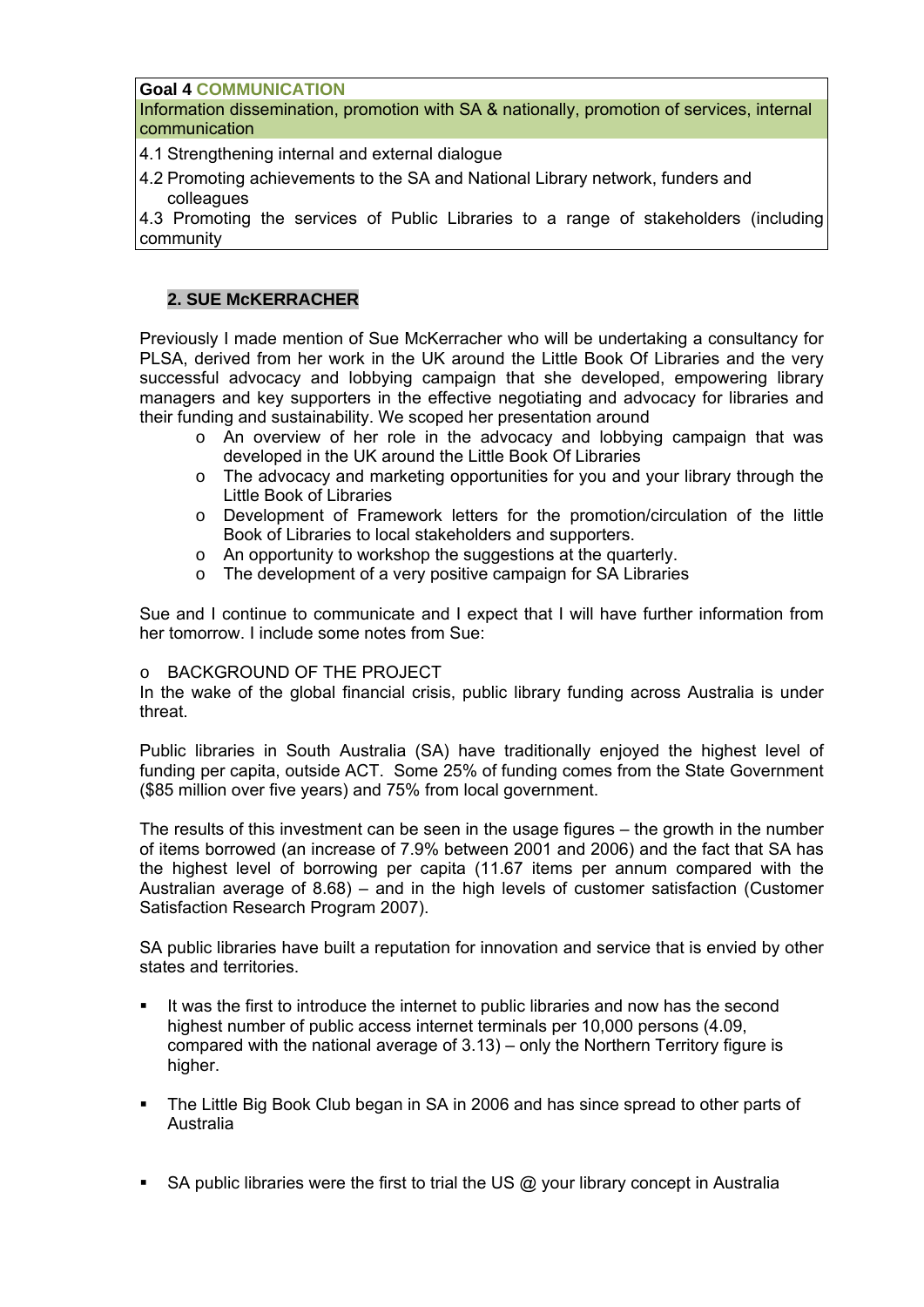- o SUE WILL EXPLORE OVER THE CONSULTANCY
	- 3. The political and economic benefits of continuing to invest at the current level in public libraries, examples:
		- Relatively cheap way of winning hearts and minds
		- Excellent return on investment (*see Appendix)*

(b) The political and economic damage, which would be caused by not investing at the current level in public libraries, examples:

- Exponentially greater cost of reversing the effects in five years' time
- Greater pressure on other services, with a higher cost of delivery
- Angry taxpayers and voters, taking to the streets and airing their views in the media

© The potentially greater political and economic advantage of investing more in public **libraries** 

- Positive comparison with other states and territories
- **Source of civic pride**
- **Long-lasting government legacy**
- Cost savings in other areas (some states in the US use third-grade reading statistics to determine how many prison beds they will need in 10 years' time)
- VIP endorsement (library ambassadors)

I have also attached for your information a paper developed by Sue: Assessing the economic value of public libraries for lobbying purposes. It is important to reflect that we all undertake lobbying at various times within the management of our libraries albeit for increased funding of our collections, infrastructure, programming etc.

This element of the quarterly program and the project covers off/addresses three goals within our Action Plan, all of which are interrelated and will enable us to move forward as a network.

### **Goal 1 DEVELOPMENT**

Welcoming, succession planning, forward planning, program development, professional development, participation in decision making

- 3.3 Ensuring a strategic approach to the quarterly meetings and conferences
- 3.3 Providing professional development opportunities for our members
- 3.3 Strengthening the opportunity for all members to participate in projects
- 3.3 Planning for the short and longer term future

and

### **Goal 3 ADVOCACY**

Enhance the profile of PLSA, present information to decision makers, lobbying for public libraries

3.3 Enhancing the profile of PLSA with local, state and national decision makers

3.4 Actively engaging with the Libraries Board, PLS Standing Committee, LGA Fostering an understanding of the value of public libraries